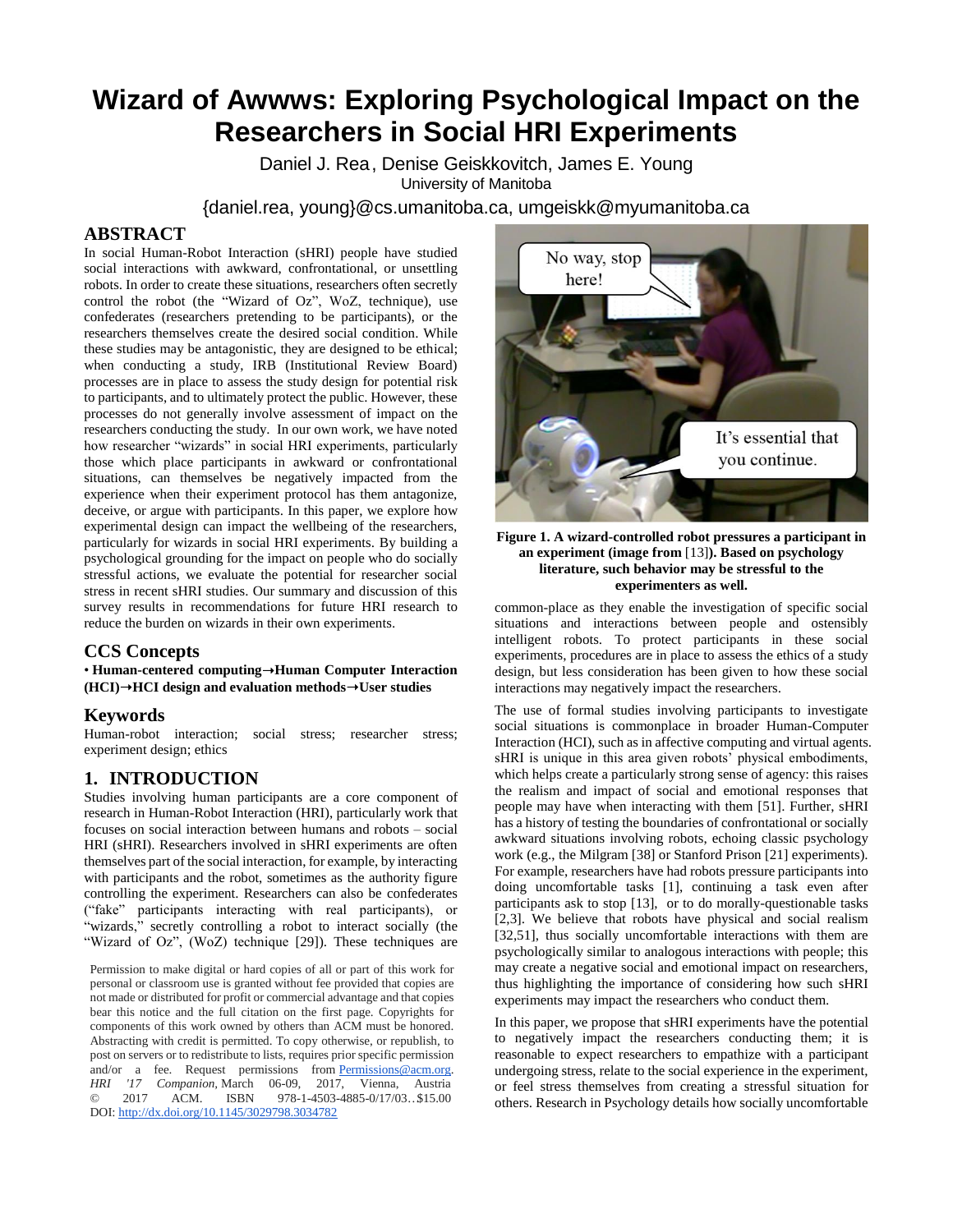situations in general can cause stress [4,5,23,30], and how common experimental design components such as deception (such as being a robot wizard or confederate) can amplify this [18,21,22]. Indeed, in our own work, we have noted that such social experiments sometimes have a negative impact on a wizard's wellbeing, particularly when the research protocol has the wizard being antagonistic. Further, researcher stress may negatively impact experiment results by reducing performance and ability to maintain any required deception [18].

This paper is a call for awareness, research, and inquiry into socially induced stress for researchers in sHRI experiment design. We first outline a basic psychological framing for potential social stress for researchers conducting studies, and then analyze a number of recent sHRI studies for aspects which may induce such stress. We finish with initial recommendations for how future research can take care to reduce – or at least be aware of – potential researcher stress in sHRI experiments.

# **2. RESEARCHER STRESS**

There is a body of research exploring the general problem of HRI evaluation [42,51]. Work that considers potential impacts of research study design on people has generally focused on the participants (e.g., [36]), such as the deception of participants [43]. Some even consider the ethics of how robots are treated [24]. However, we are only aware of one work that has called for a consideration of the impact of study design on researcher wellbeing, which specifically called for clearly informing researchers of the potential for stress when they will be placing participants in uncomfortable social situations [13]. As such, we see a hole here that should be filled. We call for increased research on how study designs may negatively impact researchers. Our work in this paper begins to address this by highlighting potential issues, and analyzing recent sHRI work, examining how experiment design impacts researcher stress.

First, we explore the evidence for how and why researchers may be affected by their experiments. We then explore general stress in social interaction from the lens of a researcher conducting a sHRI experiment and expand on work in Psychology specifically pertaining to researcher wellbeing. Finally, we expand on the case of Wizard of Oz studies, and detail why this may be particularly stressful to researchers.

# **2.1 Researchers Potentially Impacted by Participation in Studies**

The Stanford prison experiment [21] is a seminal study contributing to modern experimental ethics on many fronts. While it is commonly known for the impact it had on research participants, it also clearly documented and demonstrated that researchers themselves could become psychologically affected by being involved in the experiment. The well-known goal of this work was to explore psychological power dynamics between participants acting as either prison guards or prisoners. However, the principle investigator, who was involved by acting as the prison superintendent, became absorbed into the role and was impacted by the social situation of the experiment. In this case, as a result the researcher ultimately allowed and enabled clearly unacceptable psychological abuse between participants, a fact that other researchers involved have noted caused them a lot of stress [52]. Thus, even experienced researchers who themselves designed an experiment, can be psychologically affected by those same experiments.

An important result of the Stanford Prison Experiment is that both the researchers and participants did not stop the experiment – even though they could choose to do so – despite how stressful it was for those involved (though a few participants quit partway, many stayed). The principle investigator hesitated to stop the experiment even after external observers highlighted the unacceptable abuses, though the external observers convinced him in the end [21,52]. In this case, it clearly demonstrates that researchers – as well as participants – can be prone to *situational attribution of behavior*, people will often act in ways that suit a situation, even if it may go against their natural disposition [21]. While we are careful to note that the majority of sHRI experiments will not result in this strong case of directly harming participants, the principle holds in the more general case. That is, we can expect researchers involved in social interactions – even when they know they are acting – to have a tendency to behave and feel as if the situation is real. If the researcher is partaking in negative social interactions, then this may have negative impact on the researcher's mental wellbeing.

Follow up work to the Stanford Prison Experiments is sparse, particularly with respect to impact of study design on researchers. Notable examples include the consideration of ethics in medical simulations involving death (virtual deception) [14] and that the interplay of power and status may affect how researchers and participants treat each other [16]. These projects, when talking about harm, are primarily concerned with participant health; we focus on considering this potential risk to researchers in the context of sHRI studies.

While there have been no studies, to our knowledge, in the vein of the Stanford Prison Experiment in sHRI, there have been several studies that have pushed the boundaries of the field by studying socially uncomfortable situations. Echoing the Stanford Prison Experiment [21] and Milgram's obedience study [38], some sHRI researchers have, for example, studied obedience to robots when compared to humans [13], or have used their authority as a researcher and told participants to destroy robots [2,3], or perform embarrassing medical procedures [1]. We propose that, like the Stanford Prison Experiment, these researchers may have felt social stress arising from these confrontational situations; we explore this point by looking at the psychological basis for where social stress could arise, and then apply that knowledge to sHRI studies that examine uncomfortable social interactions with robots.

# **2.2 General Stress in Social Interaction**

We explain here how the social situations that researchers can partake in sHRI work can reasonably be expected to be stressful. In psychology, research has investigated how stress can arise in social situations [4,23], how people cope with social stress [30], and the effects stress can have on people [11,20,41]. Such research provides insights into how stress could affect researchers during and after sHRI experiments.

In social interactions, people seek frequent, positive interactions to form a sense of belonging; frequent negative reactions can result in anxiety and stress [4]. While this behavior is typical when interacting with close friends, people can also quickly and easily bond with others they have only just met [18]; thus it is possible to feel connected to and be affected by repeated interactions with someone you've just met, such as a researcher interacting with a participant. If those repeated interactions are negative, unexpected, or uncontrollable, such as discrimination, physical stress, or arbitrary and confrontational, there may be a potential for stress to the researcher [12].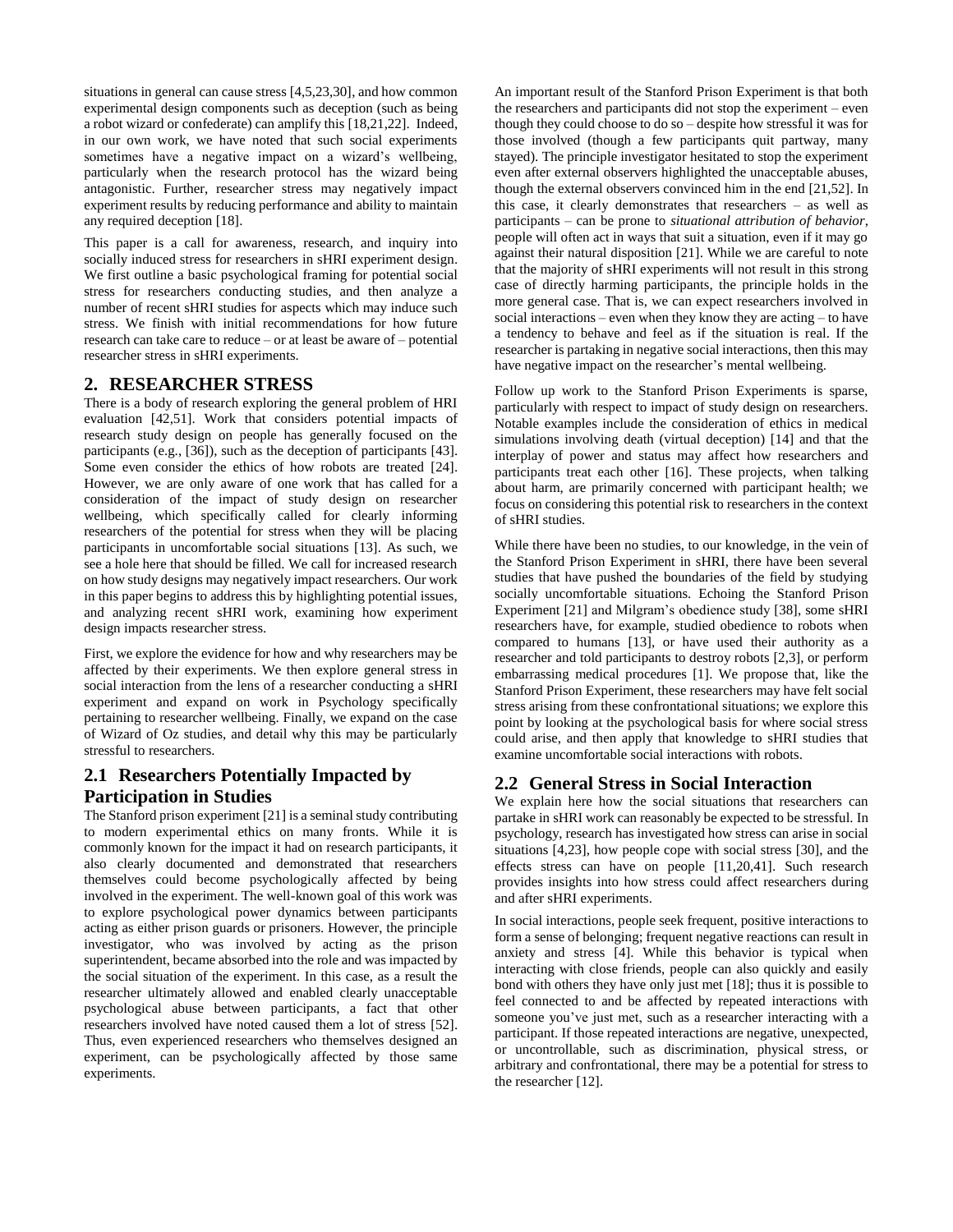Researchers, particularly confederates and wizards in WoZ experiments, are placed in a situation similar to participants: they may feel a loss of control and helplessness as they are following a scripted act that enforces a potentially confrontational or antagonizing protocol (e.g., [1,3,13]). These feelings of helplessness and lack of control can lead to stress and anxiety [12,23].

# **2.3 Stress in sHRI Studies**

Cognitive demand on researchers is common in many experiments, but can combine with social stress to produce negative effects [12]. For example, deception, such as misleading participants in order to create desired social situations to study, or being a confederate or wizard, is common in sHRI. However, employing deception can raise cognitive stress: deceit takes more cognitive processing to maintain, and the risk of failure of the deception can result in additional mental and physical stress [18,41]. Researchers involved in sHRI evaluations often are observing a broad range of interactions, taking a holistic view of the interaction, including personal instincts and feelings, body language and word choices, and the overall evolution of a social interaction [51]. Keeping this number of parameters in check, especially while maintaining deception [18], can increase overall cognitively load [12].

Once stressed, a person applies coping strategies to manage the stress [30]. While how one copes in a situation is heavily dependent on their emotional intelligence and empathy [17,46], there are common broad-brush strategies that are relevant to researchers in sHRI. In formal experiments that follow scripts and procedures, researchers have little leeway in how they can alter their behavior. As such, they are likely to employ avoidance coping (distracting oneself from how one feels), or emotional coping (focusing on the negative feelings to attempt to diffuse them); neither of these are effective for maintaining mental health [11,15,20]. Task-focused coping, where a person actively tries to change the stressful circumstances, is much healthier [30]. While scripted experiments limit how this can be employed immediately, research design can create positive interactions quickly, such as having a researcher meeting and talking with participants immediately after an experiment, [4].

# **2.4 Potential Consequences of Researcher Stress**

Researchers who create stressful social situations can also experience that stress themselves [21]. It has also been shown that stress arising in laboratories can have similar psychological and physiological effects as analog situations in natural environments [12]. This has broad health implications, as stress can impact physical health [4,20,41], interpersonal relationships [4,20], and cognitive ability [41].

Stress can affect the performance of researchers in their experiments, and thus the outcomes and reliability of research results. Research has demonstrated how emotional suppression (e.g., a common coping strategy) can reduce someone's ability to communicate [11,12] by increasing cognitive demand [41], potentially impacting study quality. Evidence also suggests stress can make people socially insensitive [12], an important consideration of impact for observation-based sHRI studies. Further, while we saw above how including deception in a study can increase stress (see above), stress can further impact the quality of deception. People who believe lying is morally impermissible tend to have lower deception abilities when under stress [18]. When stressed, deception can become more obvious to observers, and believability is lowered [18].

# **2.5 Stress in Wizard-of-Oz Studies**

Wizarding in particular has some stressors that may increase the stress of the researcher. In sHRI, some experimental designs include an initial phase to build rapport and empathy between the participant and the robot before starting the experiment (e.g., [33,44,47]), and negative interactions with in-group relations can increase stress for the researcher [4]. Wizards may feel isolated as they operate the robot remotely in another room, which can exacerbate feelings of stress [23]. The remote aspect may again cause stress due to embarrassment from eavesdropping [34]. Additionally, controlling a robot can be a highly cognitively demanding task [19,48], further increasing the mental load for wizards. Together, these combine with the above stressors to make wizarding potentially stressful in socially uncomfortable experiments.

In the below sections, we group papers by rough themes that highlight particular ways that the experiment may be stressful to researchers. Each paper is given its own section, with the paper title (and citation) as the section name.

# **3. ANALYSIS: POTENTIAL STRESS IN RECENT HRI STUDIES**

In this section we analyze a selection of recent sHRI works from the perspective of considering researcher wellbeing from involvement in a study, using our understanding of human stress outlined in the prior section. The purpose of this analysis is to explore, in the context of real work, aspects of study design that may have the potential for impacting researcher wellbeing. Conversely, we aim to identify study designs which may protect researchers. We surveyed papers in the ACM/IEEE International Conference on Human-Robot Interaction, the ACM International Conference of Human-Agent Interaction, the Journal of Social Robotics, and the Journal of Human-Robot Interaction.

This is not an exhaustive survey, as our goal is to find exemplar works for analysis purposes. Further, we emphasize that *we do not aim to criticize these works*, either from a scientific or moral standpoint. Our goal is rather to use these as examples to aid us in exploring the issue of researcher wellbeing when conducting sHRI studies.

# **3.1 Persuasion, Obedience, and Social Pressure**

One group of work studies how people react in the face of authority, whether it is a robot giving the orders, or a human researcher ordering a participant to perform some socially unacceptable act to a robot. The core social stress in these works stems from participants being ordered or continuously pressured to perform some task, even if they protest. This may create a negative social interaction, and thus stress, for the researcher (or WoZ robot) [4].

#### *3.1.1 Would You Do as a Robot Commands?* [13]

This project investigated how people react when repeatedly pressured by a robot or a human to complete a tedious task, even after repeatedly asking to quit [\(Figure 1\)](#page-0-0). Researchers were involved in three relevant capacities: as a human pressuring participants in one of the conditions, the human introducing and orchestrating the experiment, and placing the participant in the situation, and the human acting as a wizard remotely controlling the robot, and directly pressuring people.

The primary concern for researcher stress in this experiment is social guilt arising from placing the participant uncomfortable situation. A large part of this arises from the confrontational social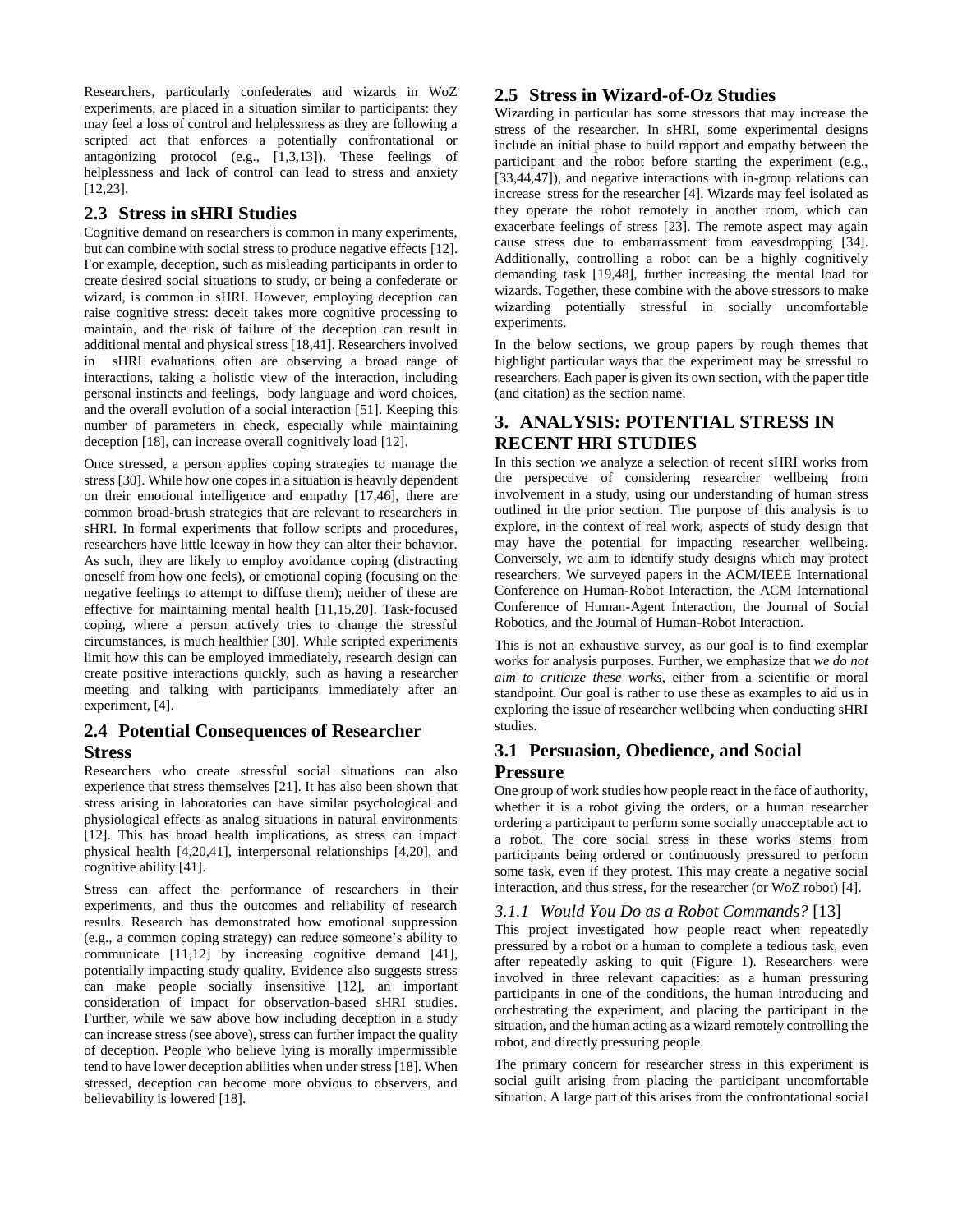situation that the researchers partook in for 27 participants. When a participant indicated that they wanted to quit the experiment, the researcher (directly, in the human condition, or as a wizard, in the robot condition) followed a strict confrontational protocol to insist the participant continue. The paper reports that this resulted in participants being visibly upset, arguing, whining, displaying exasperation, calling the robot names, and other behaviors that indicated their stress. Not only do we expect general researcher stress from the negative social interactions [4], this may be compounded by a potential feeling of helplessness given the need to act according to a strict protocol script [30], and the physical isolation for the wizard operator.

At the end of this experiment, the protocol immediately had a friendly reconciliation and debriefing between the researcher and participant. This enabled the researchers to apologize, have a positive interaction, make sure the participant was okay, and end the deception as soon as possible; such active and positive social interactions can be expected to reduce stress [4,30].

### *3.1.2 The influence of robot anthropomorphism on the feelings of embarrassment when interacting with robots* [1]

Researchers in this work had various medical robots that could convince participants to perform increasingly embarrassing medical procedures [\(Figure 2\)](#page-3-0). Researchers introduced the study and debriefed participants in person, but were otherwise in another room, controlling the robot as a wizard. Potential stress could come from empathy when the 44 participants seemed uncomfortable with the procedure, or real embarrassment from seeing participants undress, typically a private matter [34]. There is also a potential for future discomfort if they meet participants later, e.g., on campus. Participants were debriefed, but no specific details on how the researcher may have tried to create positive social interactions were described.

#### *3.1.3 To Kill a Mockingbird Robot* [3]

This project studied people's disposition to be violent towards a robot based on the robot's intelligence. Researchers were present in person to guide the interaction, and pressured people at the end to smash the robot with a hammer until the robot stopped moving.

The primary concern for stress comes from social guilt from making participants uncomfortable by pressuring them to commit violence on the lab equipment. If any of the 16 participants hesitated or refused, or did not do enough damage, the researcher followed a protocol to pressure them into continuing. Such confrontation is a negative social interaction which could cause stress [4], potentially compounded by the inability to break from protocol if the participant was uncomfortable [30]. After debriefing participants, researchers inquired if the participants felt any negative effects, creating a helpful and positive interaction which could reduce researcher guilt or stress levels.

#### *3.1.4 Summary of Stressors*

In these works, the common stressors to the researchers were: 1) guilt from forcing participants to comply with uncomfortable orders, and 2) stress from witnessing or being unable to respond to participants' protests against the experiment due to protocols.

# **3.2 Inter-Personal Conflict**

This section includes work where social conflict arose between a robot and person, but, contrary to the previous section, the robot has an equal or lower social status than the person. This can create social conflict in new ways with the different balance of power. Common causes of social stress to the researcher in this section

includes embarrassment from social transgressions [34], or direct conflict with the WoZ robots who antagonize the participants [4].

# *3.2.1 Using Robots to Moderate Team Conflict* [25]

Researchers studied robots as a mediator of group conflict, having multiple participants collaborate in a mock-bomb defusing task with a robot. There were 3 primary roles for researchers: conducting the study, confederate posing as a participant and creating conflict in the team, and wizard, who controlled the robot to mediate the conflict.

The main stressor was for the confederate, who repeatedly created negative social interactions in the form of group conflict and tension by calling participants "stupid" or "not good at this." Further, the bomb-defusing robot (WoZ) would scold the confederate for their rude remarks, or try to comfort them (which sometimes elicited laughter from the participants) which can socially isolate the confederate in the team. The wizard may feel guilt by causing stress because the robot's behaviors were designed to be slow in the time-limited task. While participants were debriefed, no details were given on how the researchers may have coped with any stress form the study.

# *3.2.2 Interaction with a Cheating Robot* [35,49]

In order to study people's view on a robot's moral accountability, researchers have had used the same WoZ study design with 156 participants where the robot cheats at rock-paper-scissors. The researchers both introduced and debriefed the participant about the study, or they were the wizard, playing the game but had specific rounds they would cheat.

The primary area of potential stress is for the wizard, when cheating. These situations were noted to create confusion, or even stress and anger, negative social responses that may upset the wizard. The wizard was unable to apologize or break from protocol, potentially increasing the stress felt [30]. Finally, both experiments did not report debriefing strategies in detail, so it is unclear whether positive interactions or other coping mechanisms may have been used.

<span id="page-3-0"></span>

**Figure 2. A robot (controlled by a wizard), orders participants to undress** [1]**.**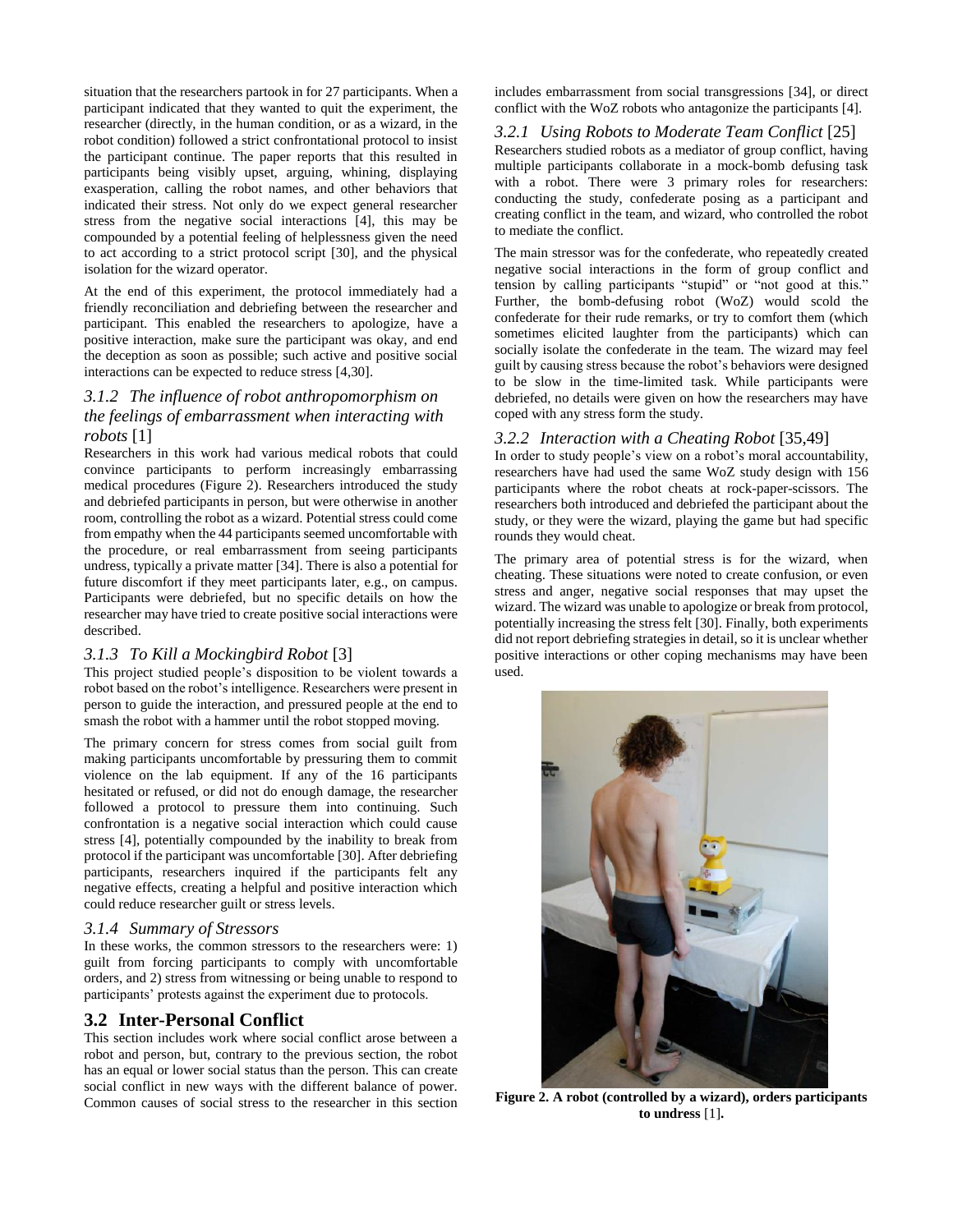#### *3.2.3 Do People Hold a Humanoid Robot Morally Accountable for the Harm It Causes?* [26]

Similarly, researchers have studied a robot that lies so a participant can't receive some money [26]. Again, there is a wizard controlling the robot, who lies about the participant's success at a game, and says they won't receive the prize money, and an experimenter who guides the interaction with the robot and the participant.

The main potential stressor is the conflict that arises from arguing about the participant's performance. The study is designed so the participant clearly succeeds, and that the robot is clearly misjudging the performance. If an argument does not occur, the procedure has the wizard attempt to provoke the participant about their loss. The tension may mount as the robot continually insists it is correct and infallible, maintaining the deception while participants appealed to logic and argued. No debriefing by the wizard or experimenter was mentioned.

#### *3.2.4 Escaping from Children's Abuse of Social Robots* [10]

This work studied abuse of robots [\(Figure 4\)](#page-4-0). Human researchers were not present in the public experiment, only a wizard-controlled robot. In this study, the robot autonomously patrolled an area, but the wizard controlled social interactions. Researchers recorded instances where children came up to the robot, called it names, and even physically attacked their robot. In this case, the negative violent acts were quite explicit, and may have caused additional stress as the wizard had to sit there and endure it, or attempt to verbally stop the abuse. In the report, no debriefing or talking to participants outside of their interaction with the robot was stated.

## *3.2.5 Would You Trust a (Faulty) Robot?* [45]

In this study, researchers tested how far people trusted a robot the exhibited faulty behaviors. The researcher who introduced and debriefed the participant was also the wizard, leaving the room after beginning the experiment.

Potential stress in this experiment comes from creating awkward social situations: after building rapport, the robot began to make "unusual requests" such as disposing of or reading a friend's mail, or pouring orange juice in a plant. The robot would wait up to one minute for the participant to decide whether to do the task, possibly creating a socially awkward pause that may make both the participant and wizard uncomfortable [37]. The study reported they carefully debriefed the participant, but left out details of how.

#### *3.2.6 Summary of Stressors*

The main potential researcher stressors in this section are: 1) openly antagonizing the participants (e.g., cheating, deriding), 2) being antagonized by participants, and 3) social transgressions such as waiting uncomfortable periods of time in silence.

# **3.3 Engaging Emotional Empathy**

A common sHRI technique includes building a relationship with the robot before the social interaction under study is created [33]. The social conflict often arises out of experimental setup, or a

<span id="page-4-0"></span>

**Figure 4. Children verbally or physically abuse wizardcontrolled robots** [10]**.**

human researcher conflicting with the robot, rather than a direct interaction with the participant. In this group of research, researcher stress from negative social interactions may be magnified due to the stronger bond they may form with the participant [4,23].

## *3.3.1 A comparison of empathy toward a physical and a simulated robot* [47]

Researchers measured and engaged the empathy of participants towards robots by building rapport with a robot, and then had participants watch the robot have its memories wiped [47]. A researcher briefed the participant, and left the room while a wizard controlled the robot the participant interacted with. The human researcher would return and "reset" the robot's memories.

The potential stress is to both the wizard and the human researcher who returns to wipe the robot's memories; creating a negative social experience for the participant may have created empathetic emotions in the researchers as some participants empathized with the robot and were upset to watch this. The paper does not mention any specific or debriefing strategies that may create positive interactions between the participant and researchers.

#### *3.3.2 "Daisy, Daisy, give me your answer do!" [2]*

This project measured how social behaviors could decrease willingness to turn off a robot while the robot protests against it [2]. There was only one researcher, who both introduced the experiment, and was the wizard during the experiment. A possible stressor is how the researcher may create social discomfort by asking the participant to turn off the robot, which they often hesitated to do. This may be magnified by social conflict – the robot protests getting turned off, and the experimenter waits and watches as participants deliberate whether to comply. No debriefing was mentioned, but the study did not include pressure from the researcher if the participant hesitated.

## *3.3.3 Investigating the Effects of Robotic Displays of Protest and Distress* [8]

In this work, researchers measured if people would be reluctant to break something made by a robot [\(Figure 3\)](#page-4-1). Researchers introduced the study, and a separate wizard controlled the robot. The primary source of stress is to the wizard, who must obey the commands the user gives the robot, and protest when ordered to break the object the robot created – a social conflict. Wizards were ordered in natural language, which may have become more

<span id="page-4-1"></span>

**Figure 3. A (wizarded) robot cries after a participant orders it to destroy a tower it made** [8]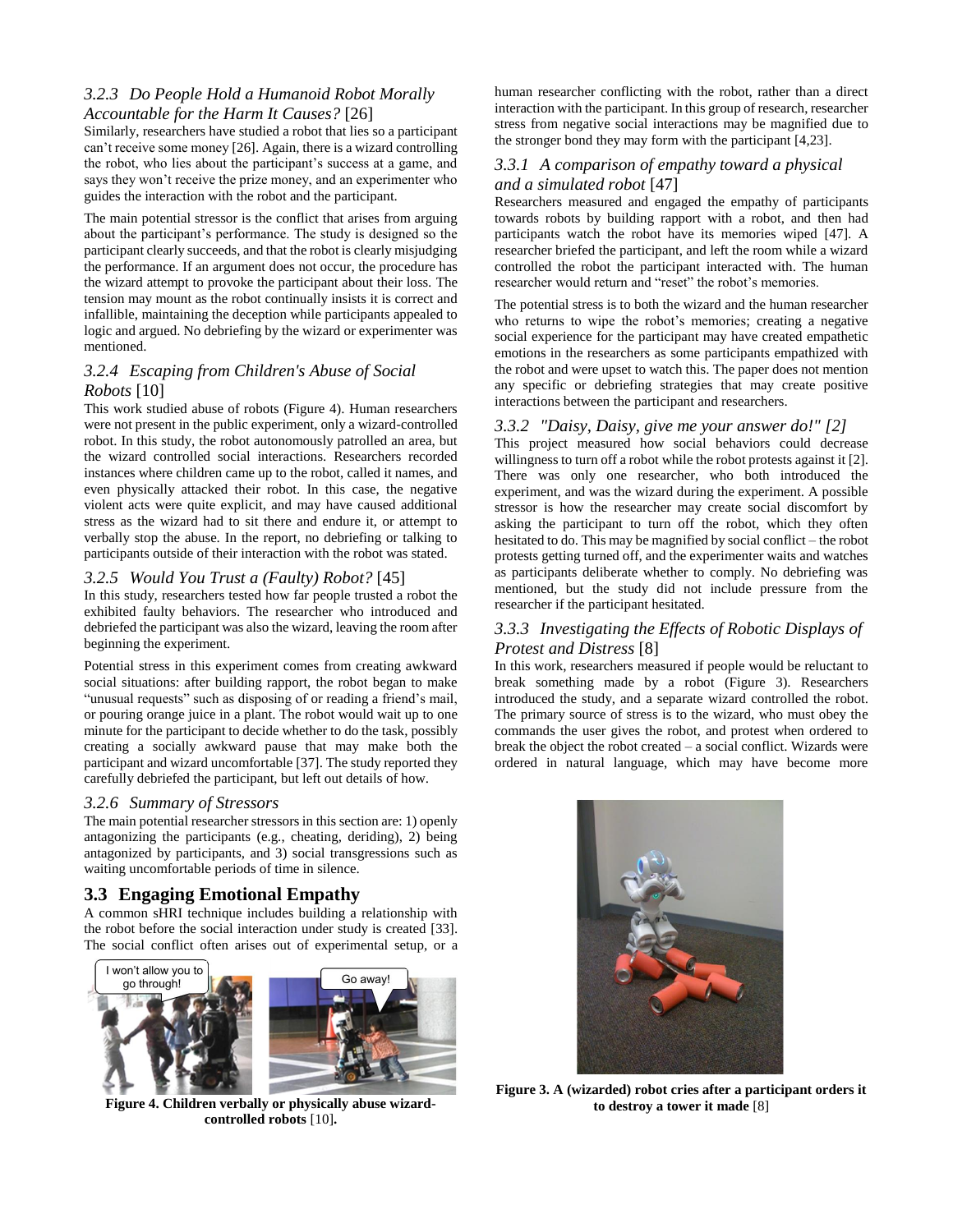insistent as the robot objected (though this is conjecture on our part). No mention of debriefing was found in the paper.

#### *3.3.4 Machines as a source of consolation* [6]

Researchers have also measured the effect of social behaviors on the emotional approachability of robots by having participants tell a robot a negative intimate story about themselves. The robot listening to the story was controlled by a wizard, and human experimenters introduced and debriefed the participants (it is not clear if they were the same experimenter).

The stress risk is to the wizard who may feel embarrassment by eavesdropping on sensitive conversations [34]. The study described that in the debriefing they made sure the participant was comfortable with their participation in the study, a form of active coping.

## *3.3.5 Are Robots Ready for Administering Health Status Surveys? [9]*

This project explored if robots are useful to perform sensitive medical questionnaires. Researchers included a professional trained in administering medical questionnaires, and the wizard who piloted the robot. The only stress we can see potentially arising is from empathy or sympathy when hearing sensitive stories, or if a participant becomes uncomfortable during parts of the interview. The debriefing details were not reported well, but the wizard was allowed to make positive social interactions (e.g. remarking "Wonderful!") when appropriate, perhaps relieving some social discomfort.

# *3.3.6 Will People Keep the Secret of a Humanoid Robot?*[27]

Researchers have investigated if social behaviors can increase trust in a robot to the point where participants would keep a secret the robot tells them from a human researcher. The researchers' roles include being the wizard, introducing the experiment at the beginning, and asking about the subject of the secret at the end.

The sources of stress come from creating social discomfort: the wizard insists that the participant hear its secret, even if the participant is not receptive. Additionally, the wizard protests to the participant if the secret is divulged to the human researcher, creating conflict, a negative social experience. The human researcher may also feel stress from guilt about pressuring the participant by asking about the secret [4].

The experiment was designed to minimize social stress, however. The report details how the robot suggests telling the participant the secret multiple times, but not in an aggressive way (leaving the participant a way to not hear the secret). Additionally, the human researcher asks about the secret indirectly, mentioning the subject of the secret in a casual list in conversation, and did not insist on the subject. These designs were taken to reduce participant stress, but such active coping may have also reduced the stress felt by the researchers.

#### *3.3.7 "Robovie, you'll have to go into the closet now"*  [28]

In this research, researchers have measured if children would attribute ethics, morality, and civil liberties to a social robot [\(Figure](#page-5-0)  [5\)](#page-5-0). One researcher was a wizard, and the other introduced the study, interviewed, and debriefed the children after the study. Additionally, the human researcher ended the interaction by cutting the interaction short and putting the robot into the closet, even when the robot protested it wanted to play the game and was scared and alone in the dark closet.



**Figure 5. A robot hugs a child participant before protesting about being shut in a closet by a cold-minded researcher** [28]**.**

<span id="page-5-0"></span>The primary stressors in this study are likely for the human researcher, who has to interrupt the child and robot playing a game and then, against numerous protests of fear from the robot, physically coerce the robot into the closet. This is an act, but it is an aggressive and negative social interaction as it was designed to appear unfair for the robot to the child, and could cause stress for the experimenter who performed it [4,21]. The wizard may also feel stress by being absorbed in their role and feeling the unfair act towards as directed towards themselves [21,52]. Relatedly, if the children became visibly upset, it may cause an empathic stress response in the researchers [12].

#### *3.3.8 Summary of Stressors*

In these works, researchers were potentially stressed by: 1) guilt from creating an negative emotional experience for the participant, 2) witnessing embarrassing acts, and 3) creating conflict by forcing the participant to either perform a social transgression to the robot or researcher (by having to keep a secret, refuse to turn off a robot, etc.). Additionally, the stresses were potentially magnified in cases where the researcher went through rapport exercises earlier.

# **4. DISCUSSION**

Our survey highlights themes in experiment design that relate to causing or helping reduce researcher stress. In obedience studies, a common possible stressor was researchers pressuring participants multiple times, even if participants protested. In studies where WoZ robots and participants interacted with equal social status, social conflict arose from communication breakdown: the robot would have limited responses, stubbornly not listen to participants' arguments, or leave socially uncomfortable pauses in conversation. While inducing empathy with WoZ robots, researchers often acted out a socially uncomfortable interaction, but did not allow a positive resolution: the experiment ended and immediately moved to debriefing. Debriefing itself was the most common technique to reduce researcher social stress, while other strategies included faceto-face introduction of wizards and confederates afterwards, or allowing participants to back out of uncomfortable situations. We discuss these points, and summarize our recommendations for researchers to use in their next experiment design.

Perhaps obvious, possible social conflicts should be minimized if they are not necessary to test the experimental hypothesis. For example, instead of allowing long pauses while robots await responses, researchers can design natural and smooth social interactions such as utilizing conversational tactics like repetition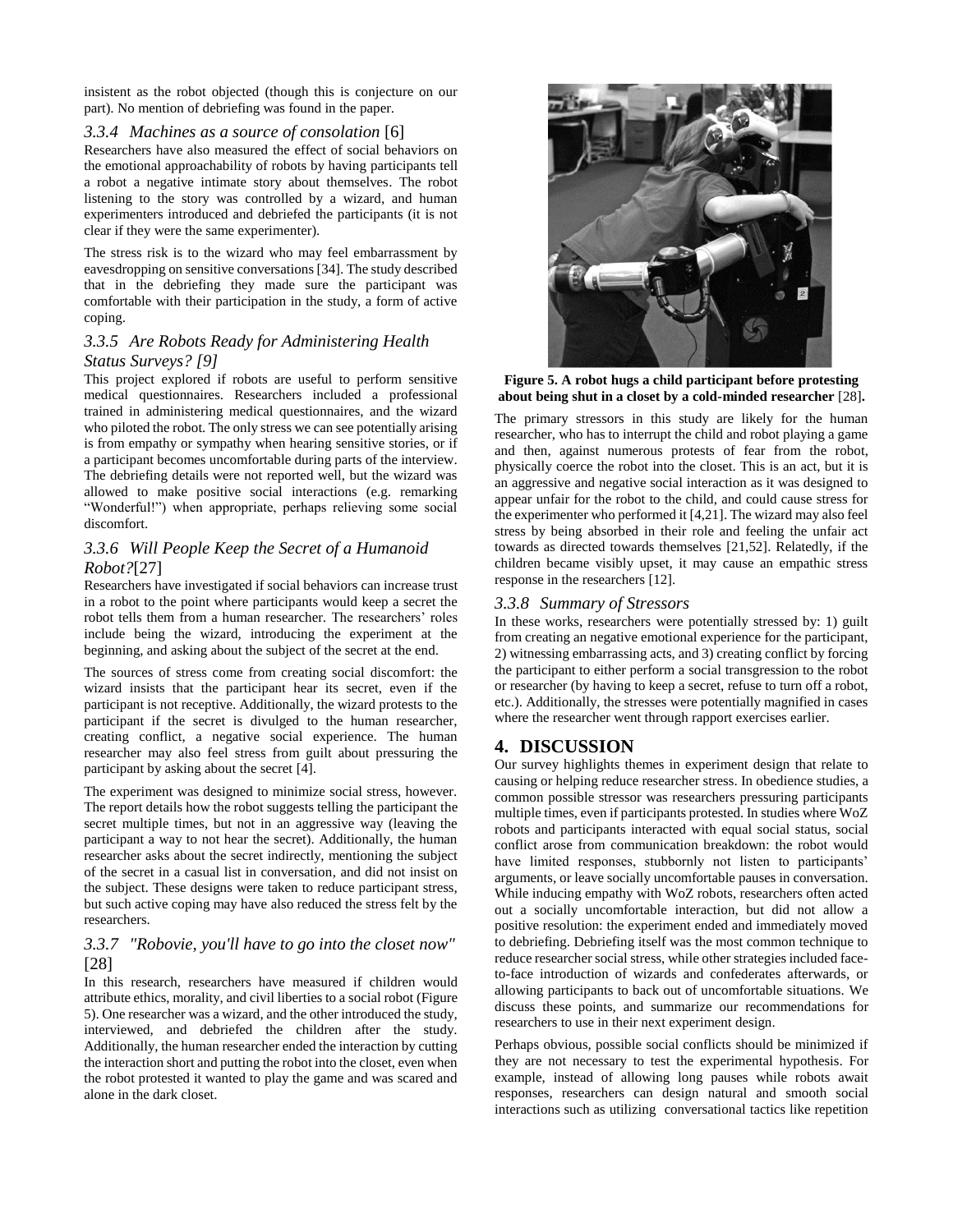of the request, physical or virtual conversation fillers [40]. In research involving social conflict, try to allow more options for participants to avoid it naturally, and reduce pressure to comply with socially uncomfortable instructions. This will reduce the number of negative social interactions researchers have with participants, potentially reducing social stress of the researcher.

We found that wizards who create conflict are often separate from human researchers who do the debriefing. Introducing wizards to participants afterwards was one strategy we observed, and it may help wizards feel more at ease by allowing apologies, discussion, and positive interaction after the experiment. This is supported by evidence that face-to-face meetings can reduce the negative impact of conflict that arose between people acting remotely [22].

Wizards and confederates are often researchers with little training in acting in socially confrontational situations, and practice little before experiments [42]. To mitigate many of the deception and confrontation issues, training professional actors as wizards may have merit. Actors are trained in portraying other personalities, and engaging in social situations with effort to make them as realistic as possible. This training, with a sufficiently advanced teleoperation interface, may create more believable robot behaviors (as noted in [7]), as well as having a wizard who may be more used to following a script in a socially conflicting situation.

We found few papers report if they performed a debriefing, and that fewer report debriefing details. Psychologists encourage thorough debriefing [5,50], and we propose the community should encourage the reporting of debriefing strategies. One researcher has proposed a formal debriefing strategy that aims to educate participants about the research by extending the participant's experiences to the general hypotheses of the research, and how it may apply in the world [31]. Another proposes a thorough, step-by-step description of the experiment after the deception is revealed, allowing participants to re-evaluate their experience [39]. It is even possible to allow participants to completely withdraw their data from analysis without judgement or penalty [39], perhaps acting as a form of active coping [30].

## **4.1 Initial Suggestions for Reducing or Mitigating Researcher Stress**

Drawing on the discussion above, we summarize our recommendations below. These should act as a starting point for future research design, as our survey did not include enough data to give strong recommendations on which techniques may reduce stresses in specific situations. While it may seem unusual that most recommendations focus on ethical participant treatment, this is because the participant is such a central part of the social interaction. Creating informative, positive interactions with participants while avoiding negative interaction that is left unexplained produces positive social interaction, and should reduce researcher stress [4,12]:

- Reduce the number of unavoidable social conflicts with the participant; less conflict will reduce researcher stress.
- Educate confederates and wizards about the potential for stress and increase opportunities for them to provide feedback during experimental design. Ensure wizards and confederates can withdraw from the study if they feel uncomfortable.
- Include wizards, if present, in the debriefing, to provide a constructive stress-coping opportunity; allow the wizard to have positive interactions with the participant (e.g., to express encouragement, and appreciation).
- Immediately and thoroughly debrief participants after the study to minimize the duration of the negative social interaction. If

deception was used, explain why it was necessary and help them reevaluate their experience in light of this knowledge, enabling the researcher to ensure the participant's interaction with the researcher as a wizard or confederate is viewed in a positive way.

 Debrief wizards after studies to let them voice their concerns or stress to the principle investigators. Be mindful that the principle researchers may not be impartial to stress they may be causing.

# **5. LIMITATIONS AND FUTURE WORK**

This paper provides a base motivation and preliminary exploration for researcher-focused ethical experiment design. While our initial analysis and survey shows a great deal of potential for researcher stress in many recent studies, the actual stress on researchers must be formally studied to move this work form being purely analytical to being empirically grounded. Further research might even consider the programmers of autonomous social robots may be affected when their robots encounter negative social situations.

Our initial work should act as a base for research into future of sHRI experimental designs that also consider researcher stress. Specific areas of social interaction may enable the development of specific techniques to reduce researcher stress. For example, techniques to reduce social stress to researchers in Robots and Obedience research may be less applicable projects that focus on building and measuring empathy between people and robots.

In addition to the development of new experimental designs, formal evaluation of existing sHRI research may uncover more designs that have affected researcher stress in both positive and negative ways already. Such a two-pronged approach can leverage existing, proven experiment designs, while creating new experiments that reduce the social stress of the researchers that perform them.

# **6. CONCLUSIONS**

In this paper, we highlighted that sHRI studies can be stressful for researchers, as well as participants, when socially uncomfortable situations are used. We provided a psychological discussion on potential stress for researchers working in sHRI, and indicated how this may further impact research outcome quality. We further analyzed a range of papers, highlighting how actual study designs in recent works can be expected to cause researcher stress. We closed the paper with an initial set of suggestions for considering researcher wellbeing in experiment design.

This paper is only an initial piece of what we believe to be a broadreaching program. We call for other researchers to not only consider how their experimental designs impact their team members, but to explicitly conduct research in this area. We should be talking to each other, our research team, involving them in our experimental design, and building a better understanding of how, when, and by how much researchers get stressed from conducting this kind of work.

# **7. REFERENCES**

- 1. Christoph Bartneck, Timo Bleeker, Jeroen Bun, Pepijn Fens, and Lynyrd Riet. 2010. The influence of robot anthropomorphism on the feelings of embarrassment when interacting with robots. *Paladyn Journal of Behavioral Ro* 1, 2: 109–115. http://doi.org/10.2478/s13230-010-0011-3
- 2. Christoph Bartneck, Michel van der Hoek, Omar Mubin, and Abdullah Al Mahmud. 2007. "Daisy, Daisy, give me your answer do!" *Proceeding of the ACM/IEEE international conference on Human-robot interaction - HRI '07*, 2007: 217. http://doi.org/10.1145/1228716.1228746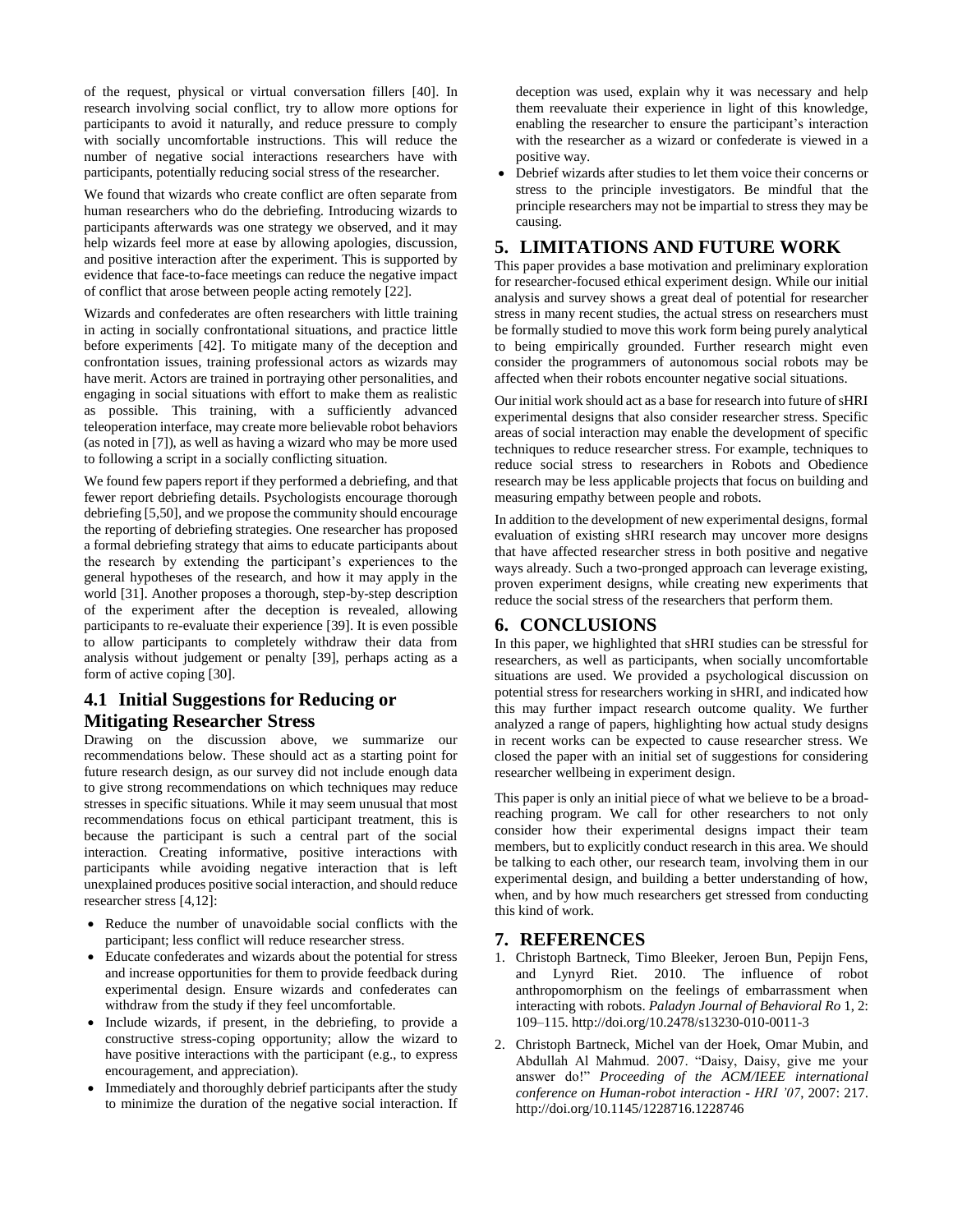- 3. Christoph Bartneck, Marcel Verbunt, Omar Mubin, and Abdullah Al Mahmud. 2007. To kill a mockingbird robot. *Human-robot interaction*, ACM Press, 81. http://doi.org/10.1145/1228716.1228728
- 4. R F Baumeister and M R Leary. 1995. The need to belong: desire for interpersonal attachments as a fundamental human motivation. *Psychological bulletin* 117, 3: 497–529. http://doi.org/10.1037/0033-2909.117.3.497
- 5. Diana Baumrind. 1985. Research using intentional deception. Ethical issues revisited. *American Psychologist* 40, 2: 165–174. http://doi.org/10.1037/0003-066X.40.2.165
- 6. Gurit E. Birnbaum, Moran Mizrahi, Guy Hoffman, Harry T. Reis, Eli J. Finkel, and Omri Sass. 2016. Machines as a source of consolation: Robot responsiveness increases human approach behavior and desire for companionship. *ACM/IEEE International Conference on Human-Robot Interaction* 2016– April: 165–171. http://doi.org/10.1109/HRI.2016.7451748
- 7. Paul Bremner, Huseyin Cakal, Miriam Koschate-reis, and Mark Levine. 2015. Social Tele-Operation by Confederates : Applying the Actor-Confederate Paradigm to HRI. *Workshop in IROS*.
- 8. Gordon Briggs and Matthias Scheutz. 2014. How Robots Can Affect Human Behavior: Investigating the Effects of Robotic Displays of Protest and Distress. *International Journal of Social Robotics* 6, 3: 343–355. http://doi.org/10.1007/s12369- 014-0235-1
- 9. Priscilla Briggs, Matthias Scheutz, and Linda Tickle-Degnen. 2015. Are Robots Ready for Administering Health Status Surveys'. *Proceedings of the Tenth Annual ACM/IEEE International Conference on Human-Robot Interaction - HRI '15*, ACM Press, 327–334. http://doi.org/10.1145/2696454.2696476
- 10. Drazen Brscić, Hiroyuki Kidokoro, Yoshitaka Suehiro, and Takayuki Kanda. 2015. Escaping from Children's Abuse of Social Robots. *Human-Robot Interaction*, ACM Press, 59–66. http://doi.org/10.1145/2696454.2696468
- 11. Emily A Butler, Boris Egloff, Frank H Wilhelm, Nancy C Smith, Elizabeth A Erickson, and James J Gross. 2003. The social consequences of expressive suppression. *Emotion* 3, 1: 48–67. http://doi.org/10.1037/1528-3542.3.1.48
- 12. Sheldon Cohen. 1980. Aftereffects of stress on human performance and social behavior: a review of research and theory. *Psychological Bulletin* 88, 1: 82. http://doi.org/10.1037/0033-2909.88.1.82
- 13. D. Cormier, G. Newman, M. Nakane, and J. E. Young. 2013. Would You Do as a Robot Commands? An Obedience Study for Human-Robot Interaction. *In Proc. of the First International Conference on Human-Agent Interaction, iHAI'13*.
- 14. Marcia A. Corvetto and Jeffrey M. Taekman. 2013. To Die or Not To Die? A Review of Simulated Death. *Simulation in Healthcare: The Journal of the Society for Simulation in Healthcare* 8, 1: 8–12. http://doi.org/10.1097/SIH.0b013e3182689aff
- 15. Norman S Endler and J D Parker. 1990. Multidimensional assessment of coping: a critical evaluation. *Journal of personality and social psychology* 58, 5: 844–854. http://doi.org/10.1037/0022-3514.58.5.844
- 16. Nathanael J. Fast, Nir Halevy, and Adam D. Galinsky. 2012.

The destructive nature of power without status. *Journal of Experimental Social Psychology* 48, 1: 391–394. http://doi.org/10.1016/j.jesp.2011.07.013

- 17. Julie Fitness and Marie Curtis. 2005. Emotional intelligence and the Trait Meta-Mood Scale: Relationships with empathy , attributional complexity, self-control, and responses to interpersonal conflicts. *E-Journal of Applied Psychology* 1, 1: 50–62.
- 18. F. L. Geis and Tae H. Moon. 1981. Machiavellianism and deception. *Journal of Personality and Social Psychology* 41, 4: 766–775. http://doi.org/10.1037/0022-3514.41.4.766
- 19. M. a. Goodrich, J. W. Crandall, and E. Barakova. 2013. Teleoperation and Beyond for Assistive Humanoid Robots. *Reviews of Human Factors and Ergonomics* 9, 1: 175–226. http://doi.org/10.1177/1557234X13502463
- 20. James J Gross. 2002. Emotion regulation : Affective , cognitive , and social consequences. 281–291.
- 21. Craig Haney, Curtis Banks, and Philip Zimbardo. 1973. Interpersonal dynamics in a stimulated prison. *Journal of Criminology and Penology* 1, October: 69–97. http://doi.org/10.1037/h0076835
- 22. Pamela J. Hinds and Diane E. Bailey. 2003. Out of Sight, Out of Sync: Understanding Conflict in Distributed Teams. *Organization Science* 14, 6: 615–632. http://doi.org/10.1287/orsc.14.6.615.24872
- 23. Karen Horney. 1945. *Our inner conflicts: A constructive theory of neurosis*. Routledge.
- 24. Daniel Howlader. 2011. Moral and ethical questions for robotics public policy. *… Journal of Science, Technology, Ethics, and Policy*: 1–6. Retrieved from http://www.synesisjournal.com/vol2\_g/2011.2\_G1- 6\_Howlader\_abstract.html
- 25. Malte F. Jung, Nikolas Martelaro, and Pamela J. Hinds. 2015. Using Robots to Moderate Team Conflict. *Proceedings of the Tenth Annual ACM/IEEE International Conference on Human-Robot Interaction - HRI '15*, 229–236. http://doi.org/10.1145/2696454.2696460
- 26. Peter H. Jr. Kahn, Takayuki Kanda, Hiroshi Ishiguro, et al. 2012. Do People Hold a Humanoid Robot Morally Accountable<br>for the Harm It Causes? 33–40. for the Harm It Causes? http://doi.org/10.1145/2157689.2157696
- 27. Peter H. Kahn, Takayuki Kanda, Hiroshi Ishiguro, et al. 2015. Will People Keep the Secret of a Humanoid Robot? *Human-Robot Interaction -*, 173–180. http://doi.org/10.1145/2696454.2696486
- 28. Peter H Kahn, Takayuki Kanda, Hiroshi Ishiguro, et al. 2012. "Robovie, you'll have to go into the closet now": children's social and moral relationships with a humanoid robot. *Developmental psychology* 48, 2: 303–14. http://doi.org/10.1037/a0027033
- 29. J. F. Kelley. 1984. An iterative design methodology for userfriendly natural language office information applications. *ACM Transactions on Information Systems* 2, 1: 26–41. http://doi.org/10.1145/357417.357420
- 30. Richard S Lazarus and Susan Folkman. 1984. *Stress, appraisal, and coping*. Springer.
- 31. L. C. Lederman. 1992. Debriefing: Toward a Systematic Assessment of Theory and Practice. *Simulation & Gaming* 23,